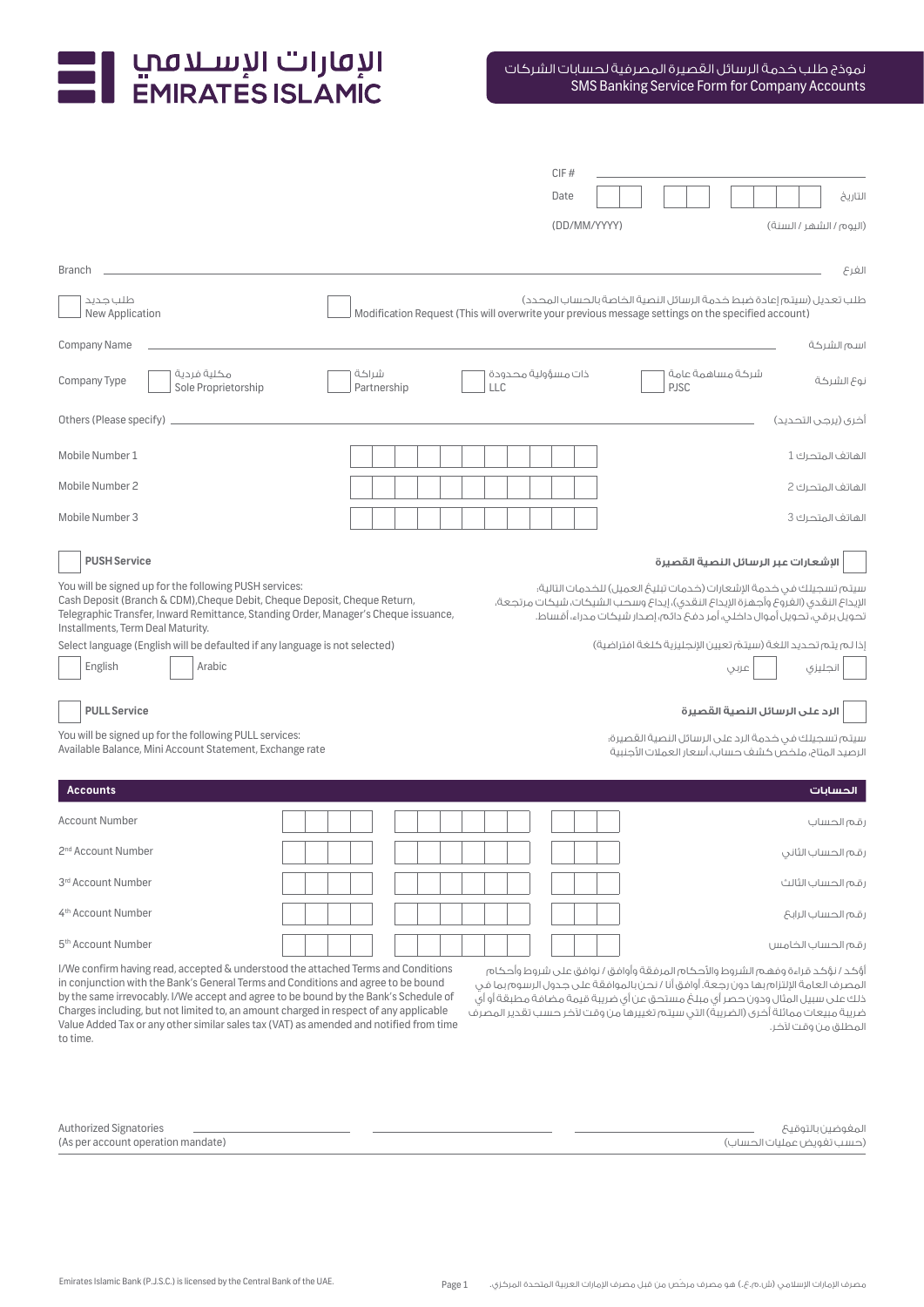

| Company Stamp                            |  |  |  |                                                                                                                        |  |  |  |         |                   |  |  |  |                               |             | ختم الشركة                                 |
|------------------------------------------|--|--|--|------------------------------------------------------------------------------------------------------------------------|--|--|--|---------|-------------------|--|--|--|-------------------------------|-------------|--------------------------------------------|
|                                          |  |  |  |                                                                                                                        |  |  |  |         |                   |  |  |  |                               |             |                                            |
| <b>Documents</b>                         |  |  |  |                                                                                                                        |  |  |  |         | $\mathsf{CIF}~\#$ |  |  |  |                               |             | الوثائق                                    |
| Document to be attached (as applicable): |  |  |  |                                                                                                                        |  |  |  |         |                   |  |  |  |                               |             | مستندات يجب إرفاقها (إن وجد)؛              |
| Commercial License                       |  |  |  |                                                                                                                        |  |  |  |         |                   |  |  |  |                               | رخصة تجارية |                                            |
| FOR BANK USE ONLY                        |  |  |  |                                                                                                                        |  |  |  |         |                   |  |  |  |                               |             | لاستعمال المصرف فقط                        |
| Application accepted by<br>(Staff name)  |  |  |  |                                                                                                                        |  |  |  |         |                   |  |  |  |                               |             | تم قبول نموذج الطلب من قبل<br>(اسم الموظف) |
| Staff ID                                 |  |  |  |                                                                                                                        |  |  |  |         |                   |  |  |  |                               |             | بطاقة تعريف الموظف                         |
| Signature                                |  |  |  |                                                                                                                        |  |  |  | التوقيح | Date              |  |  |  |                               |             | تاريخ                                      |
| Application verified by                  |  |  |  |                                                                                                                        |  |  |  |         |                   |  |  |  |                               |             | تم قبول نموذج الطلب من قبل                 |
| (Staff name)                             |  |  |  |                                                                                                                        |  |  |  |         |                   |  |  |  |                               |             | (اسم الموظف)                               |
| Staff ID                                 |  |  |  |                                                                                                                        |  |  |  |         |                   |  |  |  |                               |             | بطاقة تعريف الموظف                         |
| Signature<br><b>Branch Stamp</b>         |  |  |  |                                                                                                                        |  |  |  | التوقيح | Date              |  |  |  |                               |             | تاريخ<br>ختم الشركة                        |
| For Back Office Use Only                 |  |  |  |                                                                                                                        |  |  |  |         |                   |  |  |  | لاستخدام المكاتب الداخلية فقط |             |                                            |
|                                          |  |  |  |                                                                                                                        |  |  |  |         |                   |  |  |  |                               |             |                                            |
|                                          |  |  |  |                                                                                                                        |  |  |  |         |                   |  |  |  |                               |             | الإدخال بواسطة                             |
| Signature                                |  |  |  |                                                                                                                        |  |  |  |         | Date              |  |  |  |                               |             | تاريخ                                      |
|                                          |  |  |  |                                                                                                                        |  |  |  |         |                   |  |  |  |                               |             | تمت الموافقة عليها من قبل مستسمست          |
| Signature                                |  |  |  | <u> 1989 - Johann John Stone, mars et al. 1989 - John Stone, mars et al. 1989 - John Stone, mars et al. 1989 - Joh</u> |  |  |  | التوقيح | Date              |  |  |  |                               |             | تاريخ                                      |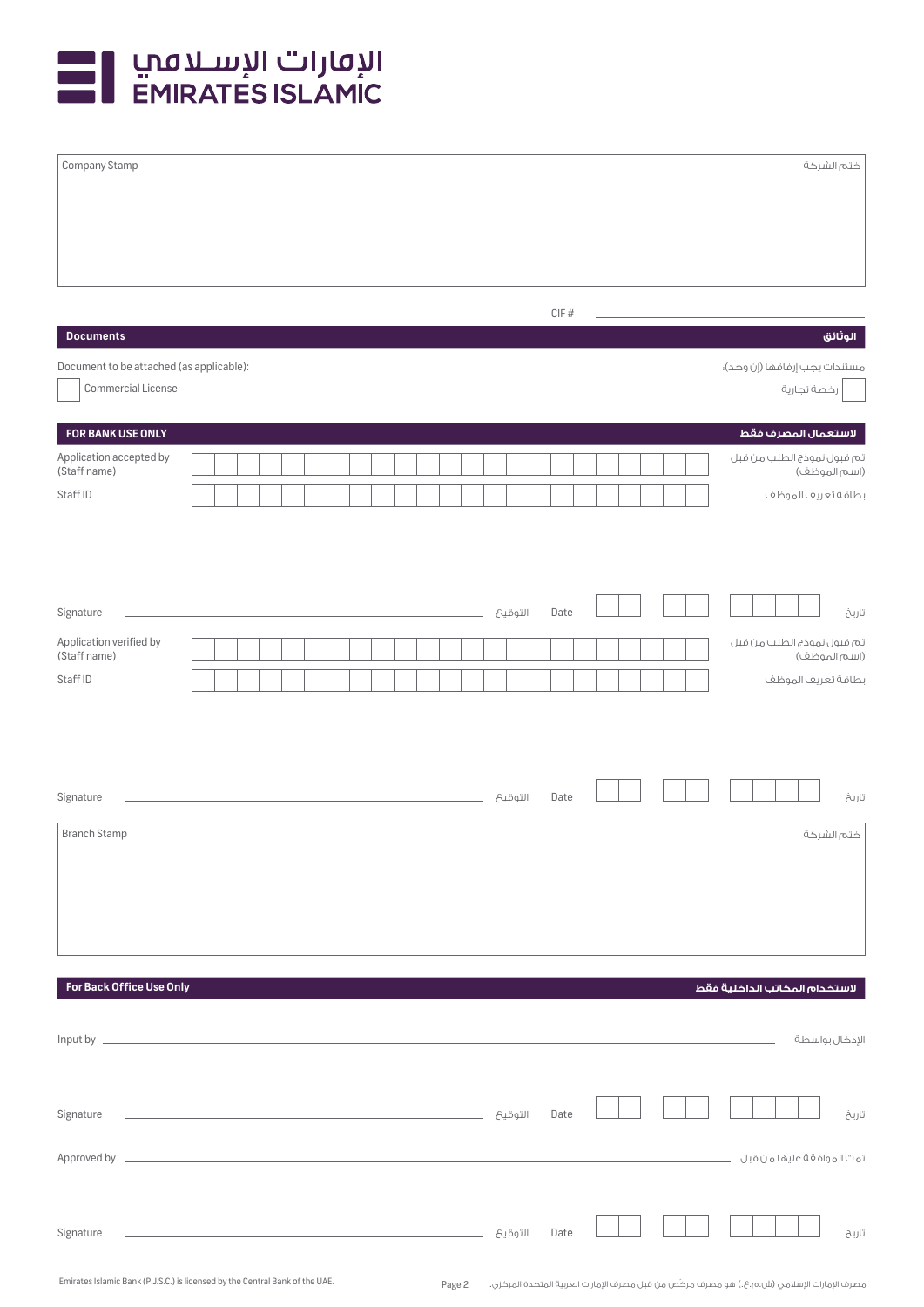

# **الشروط واألحكام Conditions & Terms**

#### **1. MANDATE:**

I/We hereby authorize and request Emirates Islamic Bank PJSC, United Arab Emirates ("the Bank") for providing SMS Banking Service, upon the Terms and Conditions for Subscription and use set out below. The Bank may at any time vary these Terms and Conditions by posting the same in the Bank's Internet website and I/we hereby give my/our prior approval to such variations and waive any right of contestation in respect thereof and fully agree to be bound by the same. I/We understand that this agreement supersedes all previous agreements, if any, between the parties hereto.

# **2. TERMS AND CONDITIONS:**

In this Agreement the following terms and expression shall have the meaning assigned to them respectively:

The "Bank" means Emirates Islamic Bank PJSC;

The "Subscriber" means the Customer (individuals or corporate entity) to whom the Service has been provided;

The "Service" means SMS Banking which is a product of Emirates Islamic Bank PJSC, Dubai, United Arab Emirates that provides the Subscriber SMS of transactions conducted in its/their Account/ Credit Card related information as well as promotional materials from the Bank and exchange rates through GSM Phones. The Subscriber acknowledges, confirms and understands the following:

#### **A. ELIGIBILITY:**

1. It is a condition precedent for the use of SMS Banking Service that the Subscriber maintains an Account with the Bank in the United Arab Emirates. In the event where the Account relationship is terminated for any reason or in the event of any breach of the Terms and Conditions herein contained or surrendering of mobile phone connection or disconnection of mobile phone, the Bank shall be entitled forthwith to cancel the Service. Subscriber may be re-instated at the Bank's sole discretion and the Bank reserves the right to impose a reasonable reinstatement charge.

2. The Bank reserves the right to refuse an application and may, at its sole discretion, withdraw at any time all rights and privileges pertaining to the Service.

3. Where the Subscriber, before accessing any new facilities, is required to confirm his concurrence for the associated terms and conditions, Subscriber understands that such concurrence communicated via any media including but not limited to digital, or electronic media will be sufficient and will be binding on the Subscriber for all intents and purposes.

4. Notwithstanding the above, the Subscriber undertakes to execute any additional documents that may be required by the Bank prior to provision of any modified or additional facilities under the Service to the Subscriber. To subscribe additional mobile phone(s) to an existing account may require additional documentation. Where the Subscriber fails to comply with the above requirement, the Subscriber shall not be eligible for such enhanced or modified Service and the Bank will also be entitled to withdraw the Service provided earlier.

# **B. MODE OF OPERATION:**

1. Where the Service is made available linked to an Account(s) in two or more names with the Bank, it is acknowledged that, irrespective of whether the mode of operation of such Account(s) is joint or single, the Service will be provided to one subscriber acting alone. The Bank also reserves the right to hold both/ all joint users personally liable for any damages arising therein.

2. Where the frequency falls on a holiday, the data transmission shall be on the following working day.

3. The Bank will transmit the SMS BANKING alerts data on time to the Service provider but the delivery of the data to the Subscriber's equipment depends on the Service Provider locally and abroad which the Bank is not responsible for.

4. The Bank will transmit the data on time to the Service provider upon the receipt of any pull requests, but the delivery of the pull request to the Bank's systems and the subsequent delivery of the data to the Subscriber's equipment depends on the Service provider locally and abroad which the Bank is not responsible for.

#### **C. LIABILITY:**

1. The Service is provided entirely at the risk of the Subscriber who shall indemnify the Bank for all loss or damage, howsoever caused, resulting from the use of the Service.

2. The Bank will not be responsible for any loss or damage arising directly or indirectly from any malfunction or failure of the Service.

3. The Subscriber acknowledges that the Bank is not liable to the Subscriber for failure to provide any or all of the facilities available under SMS Banking Service attributable, either wholly or partly, to reasons beyond the Bank's control, including without limitations any technical malfunction/breakdown.

4. The Subscriber acknowledges that where the original SMS was unsuccessful due to whatsoever reason, the Bank is not liable to retransmit any data till the next due date as per contracted frequency.

5. In case of loss/theft of the Subscriber's equipment, the subscriber undertakes to notify the Bank in writing immediately of such instance to protect the interest of all parties. The Subscriber shall indemnify the Bank for all loss or damage on account of Subscriber's failure to notify the Bank of the loss of instrument.

#### **.1تفويض:**

أفوض/نفـوض بموجـب هـذه الوثيقـة الإمـارات الإسـلامـى ش.م.ع. دولـة الإمـارات العربيـة المتحـدة ("المصـرف") بتوفيـر الخـدمـة المصرفية عبر الرسـائل النصية القصيرة وفق الشـروط واألحـكام الخاصـة بالتسـجيل للخدمـة الموضحـة أدنـاه. ويجـوز للمصـرف تغييـر هـذه الشـروط والأحـكام فـي أي وقـت بوضعهـا علـى الموقـع الإلكترونـي للمصرف علـى الإنترنت وأقـدم بموجبـه موافقتـي / موافقتنـا المسـبقة علـى تلـك التغييـرات وأتنـازل / نتنـازل عـن أي .<br>حـق بالاعتـراض فيمـا يخـص التغييـرات وأوافـق / نوافـق بالكامـل علـى الإلتـزام بهـا. أفهـم / نفهـم بـأن هـذه االتفاقيـة تلغـي كل االتفاقيـات السـابقة، إن وجـدت، المبرمـة بيـن األطـراف المذكوريـن أدنـاه

#### **.2 الشروط واألحكام**

فـي هـذه االتفاقيـة تكـون للمصطلحـات والتعابيـر التاليـة المعانـي المخصصـة لهـا علـى التوالـي:

'المصرف' تعني الإمارات الإسلامي ش.م.ع.؛

ّالمشترك" تعني العميل (الأفراد أو الشركات) الذين يتم تزويدهم بالخدمة؛ "الجهـاز" تعنـي الهاتـف المتحـرك (الهواتـف المتحركـة) أو أي جهـاز / أجهزة يوافـق المصرف علـى تزويـد المشـترك بهـذه الخدمة مـن خاللها.

"الخدمـة" تعنـي الخدمـة المصرفيـة عبـر الرسـائل النصيـة القصيـرة والتـي هـي أحـد منتجات اإلمـارات اإلسلامي ش.م.ع،. دبـي، اإلمـارات العربيـة المتحـدة، والتـي تقـوم بتزويـد المشـترك بالمعلومـات ذات الصلـة بالمعاملات التـي تمـت فـي حسابه/حسـاباتهم/ بطاقـة االئتمـان الخاصـة به/بهـم عبـر الرسـائل النصيـة القصيـرة وكذلـك عـروض المـواد الترويجيـة مـن المصـرف وأسـعار الصـرف مـن خلال الهاتـف المتحرك.يقـر المشـترك ويؤكد ويفهـم مايلي:

#### **أ. األهلية:**

.1 يشـترط قبـل اسـتخدام الخدمـات المصرفيـة عبـر الرسـائل النصيـة القصيـرة أن يكـون للمشـترك حسـاب لـدى المصـرف فـي دولـة اإلمـارات العربيـة المتحـدة. وفـي حـال تـم إغلاق الحسـاب ألي سـبب كان أو فـي حـال حـدوث أي انتهـاك للشـروط واألحـكام المبينـة هنـا أو تـم التخلـي عـن خدمـة الهاتـف المتحـرك أو قطـع خدمـة الهاتـف المتحـرك يحـق للمصـرف إلغـاء الخدمـة علـى الفـور. ويجـوز أن يعـاد تفعيـل الخدمـة للمشـترك وفقًا لتقديـر المصرف المطلـق ويحتفـظ المصـرف بحقـه فـي فـرض رسـوم إعـادة تفعيـل معقولـة.

.2 يحتفـظ المصـرف بحقـه فـي رفض أي طلـب، كما يجوز له، حسـب تقديره المطلق، سـحب جميـع الحقـوق والمزايـا التي تتعلق بالخدمـة في أي وقت.

.3 حيثمـا يكـون مطلوباً مـن المشـترك، وقبـل الوصـول إلـى أي تسـهيالت جديـدة، تأكيـد موافقتـه علـى الشـروط واألحـكام المرتبطـة بهـا، يفهـم المشـترك أن هـذه الموافقـة يتـم إرسـالها عبـر أي وسـيط بمـا فـي ذلـك علـى سـبيل المثـال ال الحصـر الوسـائط الرقميـة، أو -<br>الوسـائط الإلكترونيـة سـتكون كافيـة وسـتكون ملزمـة للمشـترك لجميـع النوايـا والأغـراض. .4 علـى الرغـم ممـا ورد أعلاه، يتعهـد المشـترك بالتوقيـع علـى أي مسـتندات إضافيـة قـد يطلبهـا المصـرف قبـل تقديمـه ألي تسـهيالت معدلـة أو إضافيـة بموجـب الخدمـة التـي .<br>يقدمهـا للمشـترك. قــد يسـتلزم تسـجيل هاتـف متحـرك/هواتـف متحـركــة إضافيــة فــي حسـاب قائـم تقديـم المزيـد مـن المسـتندات. إذا أخفـق المشـترك فـي االمتثـال للمتطلبـات الـواردة أعـلاه لـن يكـون المشـترك مؤهـلًا للحصـول علـى مثـل تلـك التحسـينات أو الخدمـات المعدلـة ويحـق للمصـرف فـي هـذه الحالة أيضا سـحب الخدمـة التـي زود بها المشـترك في البدايـة.

# **ب. طريقة التشغيل:**

1. حيثما تم توفير الخدمة بالارتباط بحساب (حسابات) معينة لدى المصرف باسمين أو أكثر، يصبح من المسـلم به أنه، سـواء كانت طريقة تشـغيل هذا الحسـاب )الحسـابات( مشـتركا أو مفـردًا، سـيتم توفيـر الخدمة لمشـترك واحد يتصرف بشـكل منفرد. ويحتفـظ المصرف أيضا بحقـه فـي اعتبـار المسـتخدمين المشـتركين / جميع المسـتخدمين المشـتركين مسـؤولين بشـكل شـخصي عـن أي أضرار تنشـأ عن ذلك.

.2 إذا صادف تكرار الخدمة يوم عطلة، يتم نقل البيانات في يوم العمل التالي.

.3 يقـوم المصـرف بنقـل بيانـات تنبيهـات الخدمـات المصرفيـة عبرالرسـائل النصيـة القصيرة فـي الوقـت المحـدد إلـى مـزود الخدمـة ولكـن يعتمـد إيصـال البيانـات إلـى جهـاز المشـترك علـى مـزود الخدمـة محلياً ً وفـي الخـارج والتـي لـن يكـون المصـرف مسـؤوال عنها.

.4 يقـوم المصـرف بنقـل البيانـات فـي الوقـت المحـدد إلـى مـزود الخدمـة وفقاً السـتالم المصـرف ألي طلبـات سـحب ولكـن تعتمـد طلبـات السـحب المرسـلة إلـى أنظمـة المصـرف وتوصيـل البيانـات الناتـج عـن ذلـك إلـى جهـاز العميـل علـى مـزود الخدمـة محليًا وفـي الخارج والتـي لـن يكـون المصـرف مسـؤوال عنهـا.

## **ج. المسؤولية:**

.1 يتـم توفيـرالخدمـة على مسـؤولية المشـترك بالكامل الـذي يلتزم بتعويـضالمصرف عن .<br>جميــع الخسـائر والأضـرار، الناتجـة عن اسـتخـدام الخـدمة مهماً كانت الأسـباب.

2. لن يكون المصرف مسـؤولاً عن أي خسـارة أو ضرر ينتج بشـكل مباشـر أو غير مباشـر عن أي خلـل فنـي أو انقطاع للخدمة.

.<br>3. يقر المشـترك بأن المصرف ليس مسـؤولاً تجاه المشـترك عن الإخفاق في توفير أي أو كل التسـهيالت المتاحـة بموجـب الخدمـة المصرفيـة عبر الرسـائل النصيـة القصيرة والـذي يعزى، سـواء كلياً أو جزئيا،ً ألسـباب خارجة عن سـيطرة المصرف، بمـا في ذلـك ودون تحديد أي خلل فنـي أو عطل فـي الخدمة.

4. يقَر المشـترك بأنه في حال كان إرسـال الرسـالة النصية غير ناجح لأي سـبب كان، لن يكون ً المصـرف مسـؤوال عـن إعـادة إرسـال أي بيانـات حتـى تاريـخ االسـتحقاق التالـي وبحسـب التردد الـذي تم التعاقـد عليه.